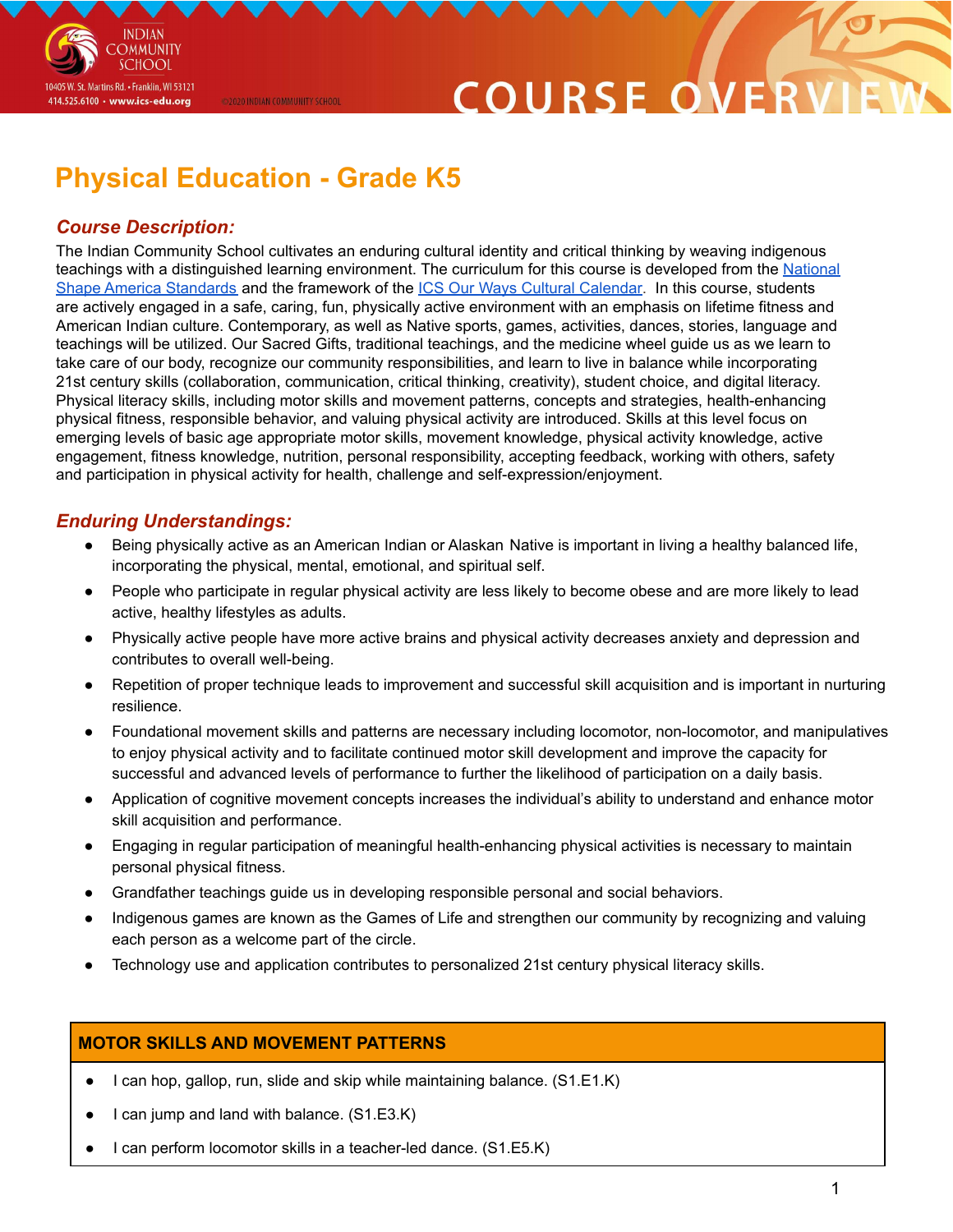

# **COURSE OVE**

#### **MOTOR SKILLS AND MOVEMENT PATTERNS (continued)**

- I can balance for a moment on different body parts. (S1.E7.Ka)
- I can roll sideways in a narrow body shape. (S1.E9.K)

@2020 INDIAN COMMUNITY SCHOOL

- I can throw underhand with the opposite foot forward. (S1.E13.K)
- I can drop a ball and catch it before it bounces twice. (S1.E16.Ka)
- I can catch a large ball tossed to me. (S1.E16.Kb)
- I can dribble a ball one or more times in a row with one hand.  $(S1.E17.K)$
- I can dribble a ball with the inside part of my foot to move it forward. (S1.E18.K)
- I can kick a ball from a standing position. (S1.E21.K)
- I can volley a lightweight object upwards. (S1.E22.K)
- I can strike a light-weight object with a paddle or small racket. (S1.E24.K)
- I can jump with a short rope one time by myself. (S1.E27.Ka)
- I can jump a long rope with help. (S1.E27.Kb)

#### **MOVEMENT AND PERFORMANCE**

- I can show the difference between moving in personal and general space. (S2.E1.Ka).
- I can move in personal space to a rhythm. (S2.E1.Kb).
- I can travel in different pathways. (S2.E2.Ka)
- I can travel in general space with different speeds. (S2.E3.Ka)

#### **HEALTH-ENHANCING PHYSICAL ACTIVITY AND FITNESS**

- I can identify ways I actively move and play outside of PE class. (S3.E1.K)
- I can actively participate in PE class. (S3.E2.K)
- I can recognize that when I move faster, my heart beats faster and I breathe faster. (S3.E3.K)
- I can recognize that food gives my body energy for physical activity. (S3.E6.K)

#### **PERSONAL AND SOCIAL RESPONSIBILITY**

- I can follow directions in group settings. (S4.E1.K)
- I can take responsibility for my behavior. (S4.E2.K)
- I can follow instructions and directions when asked. (S4.E3.K)
- I can share equipment with others.  $(S4.E4.K)$